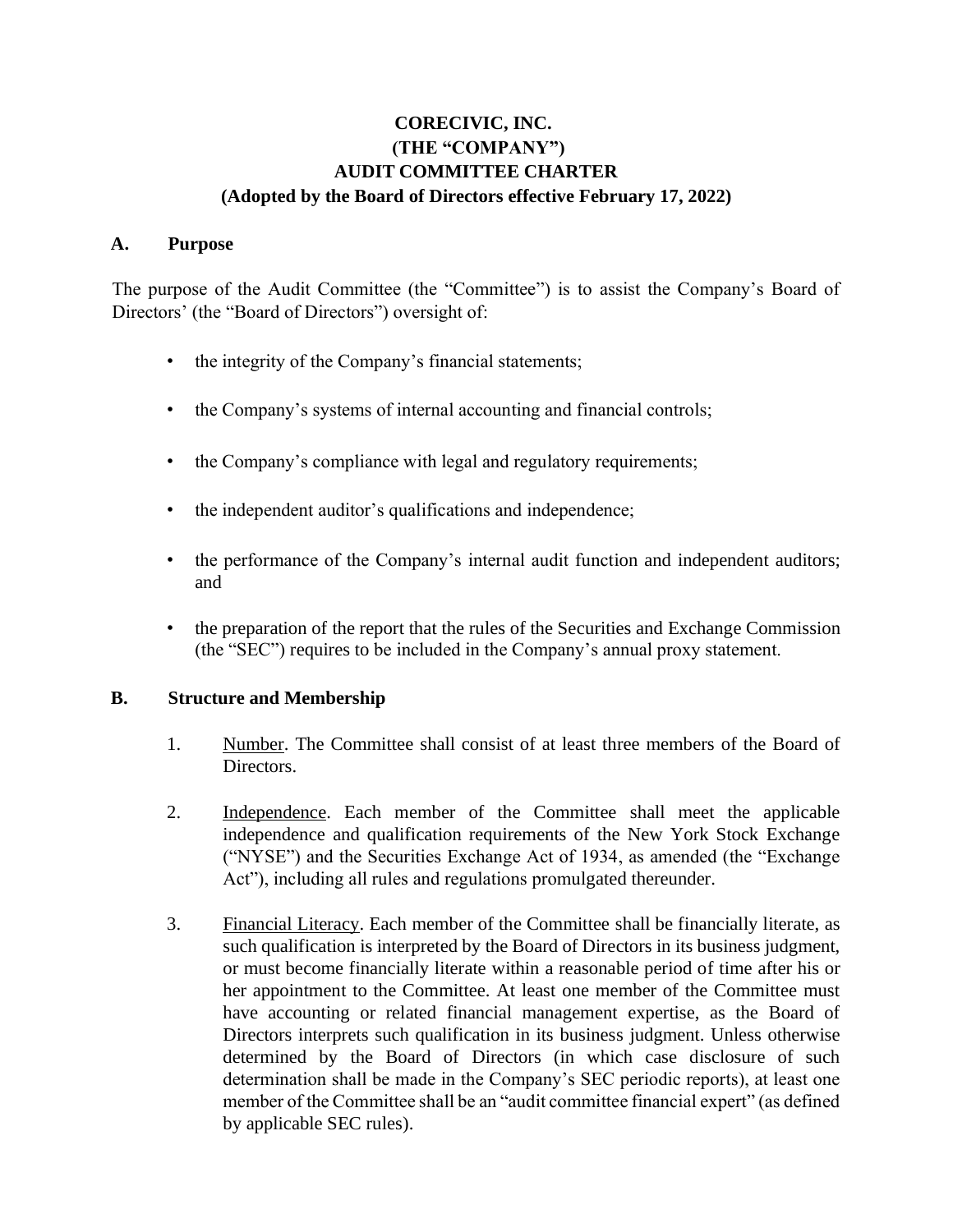- 4. Compensation. The compensation of Committee members shall be as determined by the Board of Directors. No member of the Committee may receive any compensation from the Company other than director and committee fees.
- 5. Selection and Removal. Members of the Committee and a Committee Chair shall be appointed by the Board of Directors, upon the recommendation of the Company's Nominating and Governance Committee. No member of the Committee may serve on the audit committee of more than two other public companies, unless the Board of Directors determines that such simultaneous audit committee service would not impair the ability of such member to effectively serve on the Committee (in which case disclosure of such determination shall be made in the Company's annual proxy statement). The Board of Directors may remove members of the Committee, with or without cause.

# **C. Authority and Responsibilities**

# **General**

1. The Committee shall discharge its responsibilities, and shall assess the information provided by the Company's management and the independent auditor, in accordance with its business judgment. Management is responsible for the preparation, presentation, and integrity of the Company's financial statements and for the appropriateness of the accounting principles and reporting policies that are used by the Company. The independent auditors are responsible for auditing the Company's financial statements and for reviewing the Company's unaudited interim financial statements. The authority and responsibilities set forth in this Charter do not reflect or create any duty or obligation of the Committee to plan or conduct any audit, to determine or certify that the Company's financial statements are complete, accurate, fairly presented, or in accordance with generally accepted accounting principles or applicable law, or to guarantee the independent auditor's report.

## **Oversight of Independent Auditors**

- 2. Selection. The Committee shall be directly responsible for appointing, evaluating, and, when necessary, terminating the independent auditor. The Committee may, in its discretion, seek stockholder ratification of the independent auditor it appoints.
- 3. Independence and Qualifications. At least annually, the Committee shall assess the independent auditor's independence and qualifications and present its conclusions to the Board of Directors. In connection with this assessment, the Committee shall obtain and review a report by the independent auditor describing all relationships between the independent auditor and the Company, including the disclosures required by applicable requirements of the Public Company Accounting Oversight Board ("PCAOB"). The Committee shall further consider whether, in order to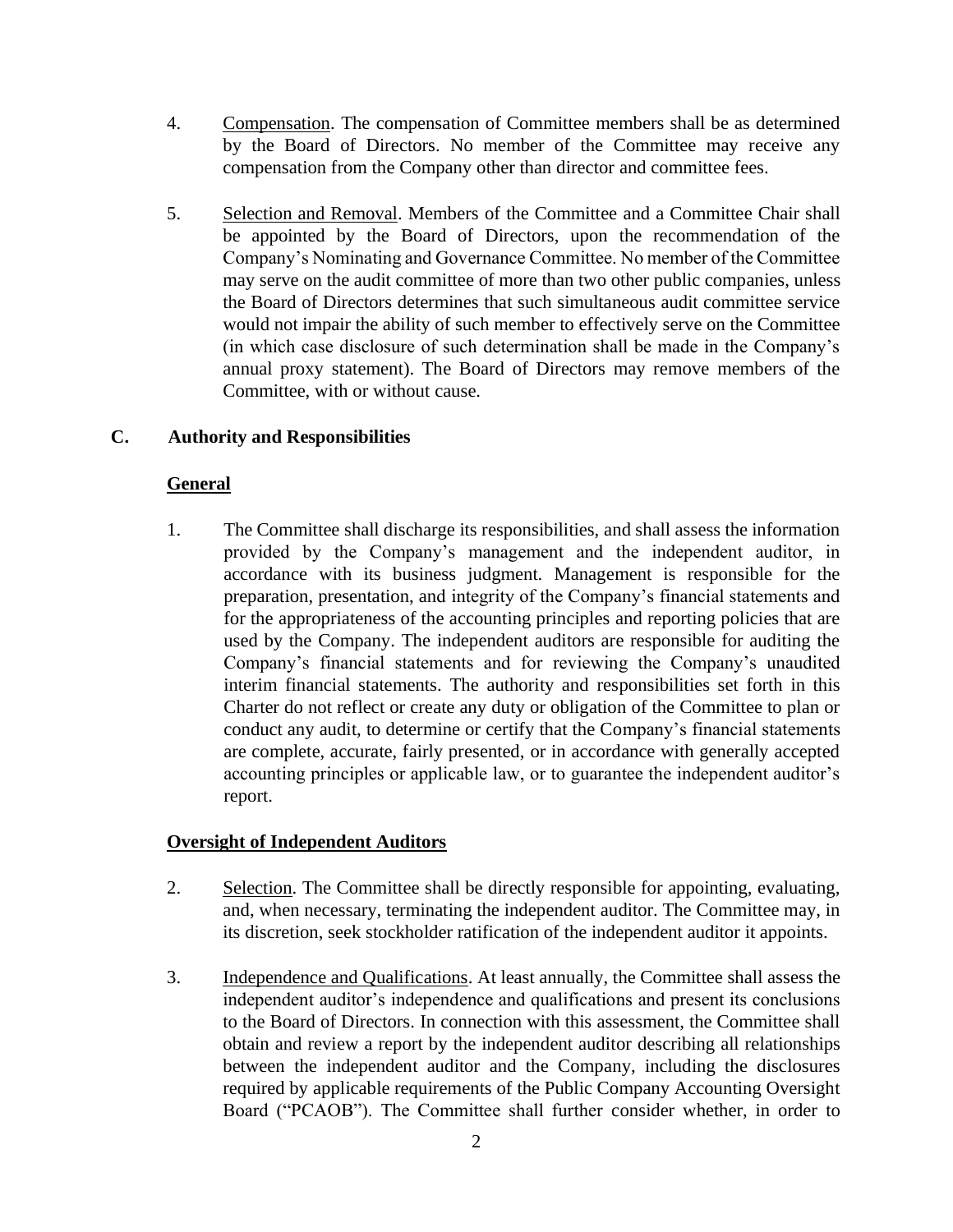ensure continuing auditor independence, there should be regular rotation of the independent audit firm (in addition to rotation of the auditor's lead partner, as required by law). The Committee shall engage in an active dialogue with the independent auditor concerning any disclosed relationships or services that might impact the objectivity and independence of the auditor and present its conclusions to the Board of Directors.

- 4. Quality-Control Report. The Committee shall obtain and review with the independent auditor at such times as it deems appropriate, but in no event less than annually, a report describing the firm's internal quality control procedures and any material issues raised by the most recent internal quality control reviews, or peer review, of the firm, or by any inquiry or investigation by governmental or professional authorities, within the preceding five years, respecting one or more independent audits carried out by the firm, and any steps taken to deal with any such issue.
- 5. Auditor Compensation. The Committee shall be directly responsible for setting the compensation of the independent auditor. The Committee is empowered, without further action by the Board of Directors, to cause the Company to pay the compensation of the independent auditor established by the Committee.
- 6. Preapproval of Services. The Committee shall preapprove all auditing services, which may entail providing comfort letters in connection with securities underwritings, and permitted non-audit services (subject only to approval subsequent to performance of certain limited *de minimis* non-audit services as permitted by the Exchange Act) to be provided to the Company by the independent auditor. The Committee shall cause the Company to disclose in its SEC periodic reports and proxy statements the approval by the Committee of any non-audit services to be performed by the independent auditor and the fees billed by the independent auditor for audit and non-audit services (in the manner and to the extent required by applicable SEC rules).
- 7. Oversight. The independent auditor shall report directly to the Committee and the Committee shall be directly responsible for oversight of the work of the independent auditor, including resolution of any known disagreements between Company management and the independent auditor regarding financial reporting. In connection with its oversight role, the Committee shall, from time to time as appropriate:
	- $\Box$  obtain and review the reports required to be made by the independent auditor pursuant to the Exchange Act regarding:
		- critical accounting policies and practices and financial statement presentations, including any significant changes in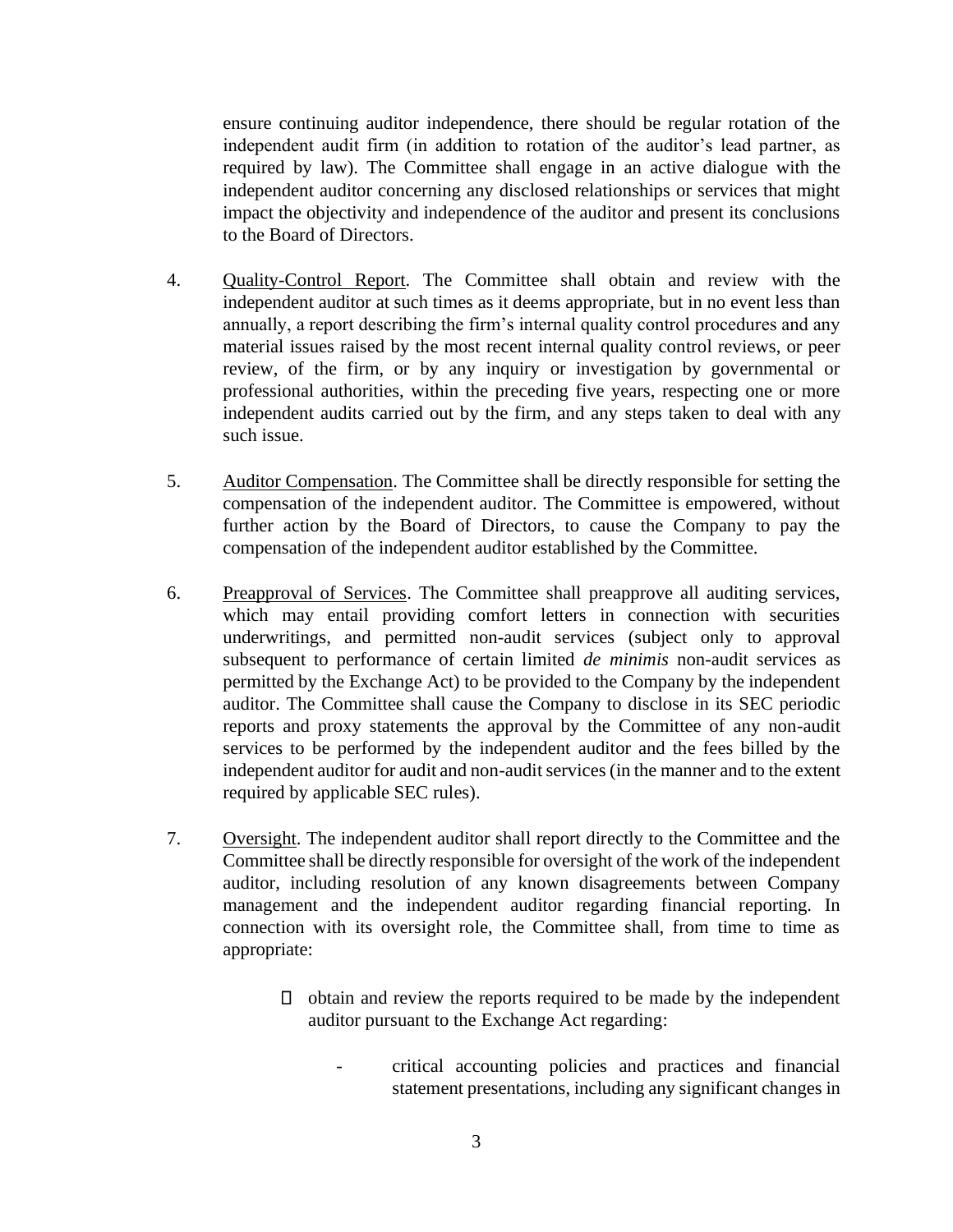the Company's adoption or application of accounting principles;

- alternative treatments of financial information within generally accepted accounting principles ("GAAP") that have been discussed with Company management, ramifications of the use of such alternative disclosures and treatments, and the treatment preferred by the independent auditor; and
- other material written communications between the independent auditor and Company management, such as any management letter or schedule of unadjusted differences.
- $\Box$  review with the independent auditor:
	- audit problems or difficulties the independent auditor encountered in the course of the audit work and management's response, including any restrictions on the scope of the independent auditor's activities or on access to requested information and any significant disagreements with management;
	- major issues as to the adequacy of the Company's internal controls and any special audit steps adopted in light of any material control deficiencies;
	- analyses prepared by management and/or the independent auditor setting forth significant financial reporting issues and judgments made in connection with the preparation of the financial statements, including analyses of the effects of alternative GAAP methods on the financial statements; and
	- the effect of regulatory and accounting initiatives, as well as off balance sheet structures, on the financial statements of the Company.

#### **Review of Audited Financial Statements**

8. Discussion of Audited Financial Statements. The Committee shall meet to review and discuss with the Company's management and independent auditor the Company's audited annual financial statements, including the Company's specific disclosures under "Management's Discussion and Analysis of Financial Condition and Results of Operations," and the matters required to be discussed under auditing standards established from time to time by the PCAOB.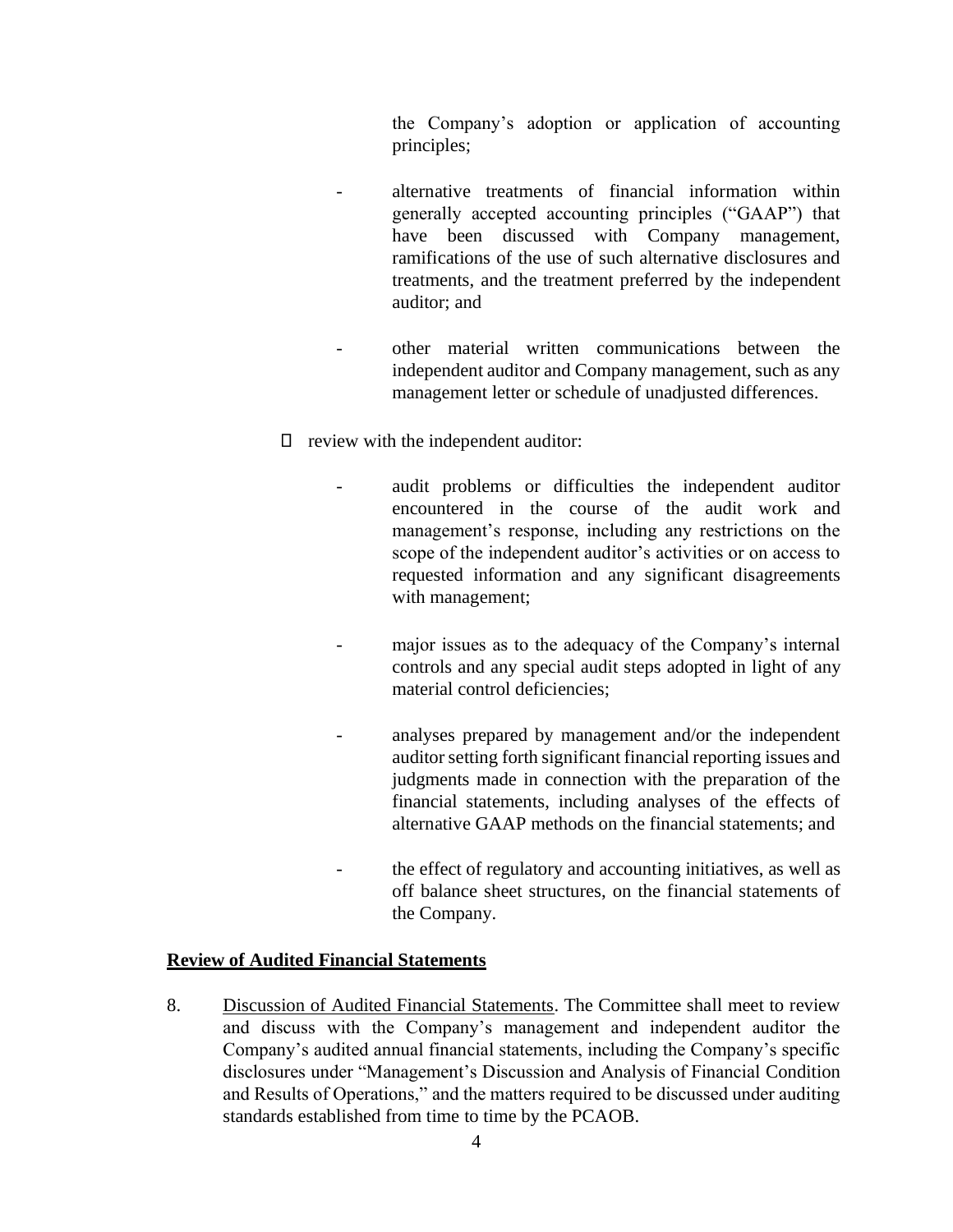- 9. Recommendation to the Board of Directors Regarding Financial Statements. The Committee shall consider whether it will recommend to the Board of Directors that the Company's audited financial statements be included in the Company's Annual Report on Form 10-K.
- 10. Audit Committee Report. The Committee shall prepare or cause to be prepared for inclusion where necessary in a proxy or information statement of the Company relating to an annual meeting of stockholders at which directors are to be elected (or special meeting or written consents in lieu of such meeting), the audit committee report required by the SEC.

### **Review of Other Financial Disclosures**

- 11. Independent Auditor Review of Interim Financial Statements. The Committee shall direct the independent auditor to use its best efforts to perform all reviews of interim financial information prior to disclosure by the Company of such information and to discuss promptly with the Committee and the Company's Chief Financial Officer any matters identified in connection with the auditor's review of interim financial information which are required to be discussed under auditing standards established from time to time by the PCAOB. The Committee shall direct management to advise the Committee in the event that the Company proposes to disclose interim financial information prior to completion of the independent auditor's review of interim financial information.
- 12. Earnings Releases. The Committee shall review and discuss generally the types of information disclosed or the type of presentation used in the Company's earnings press releases (including any use of "pro forma" or "adjusted" non-GAAP financial information), as well as financial information and earnings guidance provided to analysts and rating agencies.
- 13. Quarterly Financial Statements. The Committee shall meet to review and discuss with the Company's management and independent auditor the Company's quarterly financial statements, including the Company's specific disclosures under "Management's Discussion and Analysis of Financial Condition and Results of Operations."

## **Controls and Procedures**

14. Oversight. The Committee shall coordinate the Board of Directors' oversight of the Company's internal accounting controls and the Company's disclosure controls and procedures. The Committee shall receive and review the reports of the CEO and CFO required by the Sarbanes-Oxley Act of 2002, as amended ("Sarbanes-Oxley) and the Exchange Act (*i.e.*, the Certification of Disclosure in Annual and Quarterly Results) prior to their submission to the SEC. The Committee shall also receive and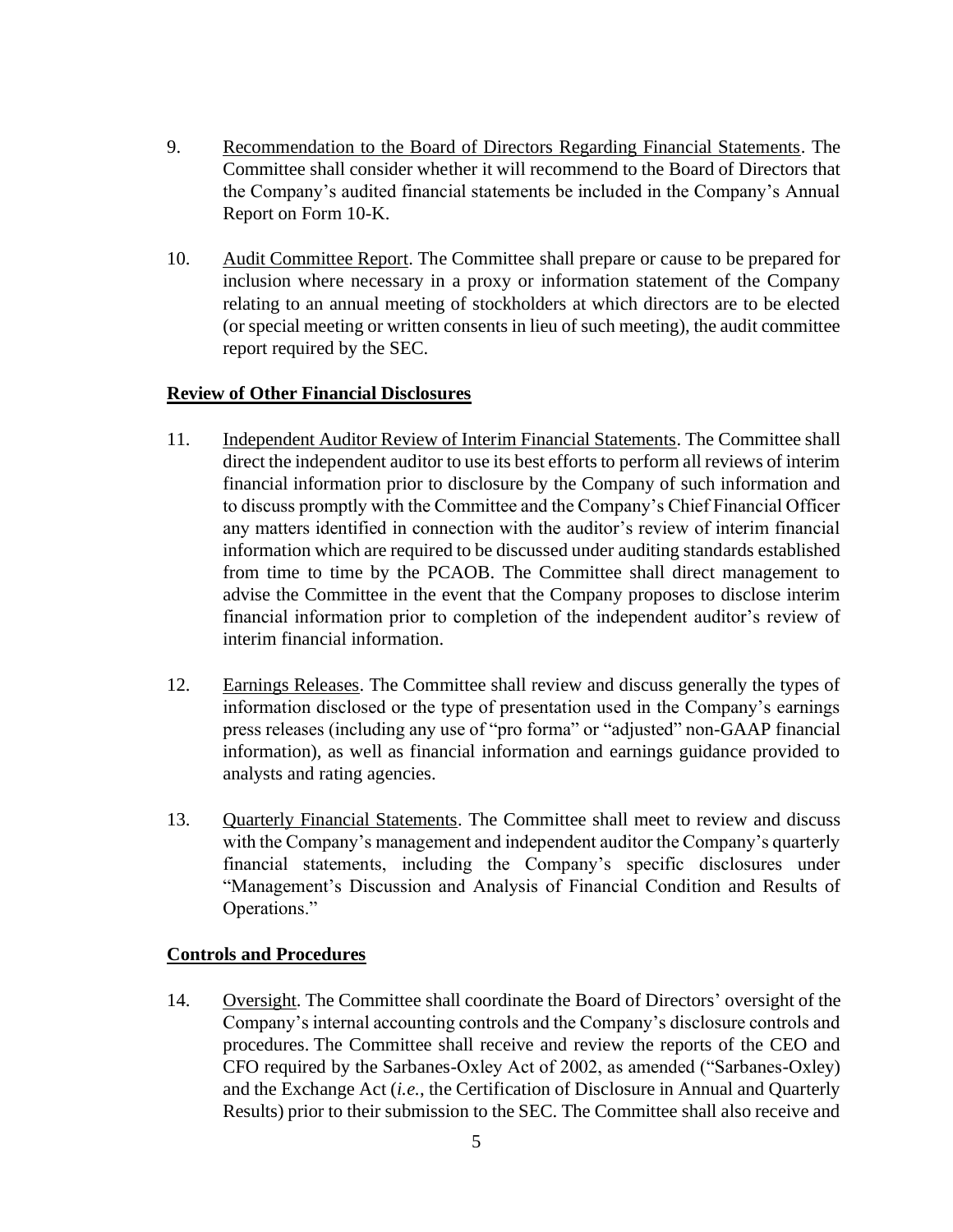review the independent auditor's attestation and report on management's assessment of the Company's internal controls required to be provided with the Company's annual report by Sarbanes-Oxley and the rules of the SEC prior its submission to the SEC.

- 15. Internal Audit Function. The Committee shall coordinate the Board of Directors' oversight of the performance of the Company's internal audit function.
- 16. Risk Management. The Committee shall discuss the Company's policies with respect to risk assessment and risk management, including guidelines and policies to govern the process by which the Company's exposure to risk is handled. The Committee shall consider the Company's major financial risk exposures, including, but not limited to, review of material pending legal proceedings involving the Company and other contingent liabilities. The Committee shall discuss the Company's policies and procedures regarding compliance with laws and regulations.

The Board of Directors has established a Risk Committee for the purpose of, among other things, assisting the Board of Directors in its oversight of the Company's assessment and management of key enterprise risks, in accordance with such policies and procedures as reviewed and approved by the Committee. In the performance of its risk management responsibilities, the Committee Chair and other members of the Committee shall attend meetings of the Risk Committee when feasible, receive reports of the Risk Committee's activities provided to the Board of Directors and, on an annual basis, invite the Chair of the Risk Committee to report on its activities at a meeting of the Committee.

- 17. Hiring Policies. The Committee shall establish policies regarding the hiring of employees or former employees of the Company's independent auditors.
- 18. Procedures for Complaints. The Committee shall establish procedures for: (i) the receipt, retention, and treatment of complaints received by the Company regarding accounting, internal accounting controls, or auditing matters; and (ii) the confidential, anonymous submission by employees of the Company of concerns regarding questionable accounting or auditing matters.
- 19. Related Party Transactions. The Committee shall establish policies and procedures for conducting a reasonable prior review of all related party transactions that require the Committee's approval, approval or ratification of related party transactions. The Committee shall be responsible for the administration and oversight of such policies and procedures. The Committee shall periodically, at least annually, review and assess "ongoing" related party transactions to determine if such transactions remain appropriate or should otherwise be modified or terminated.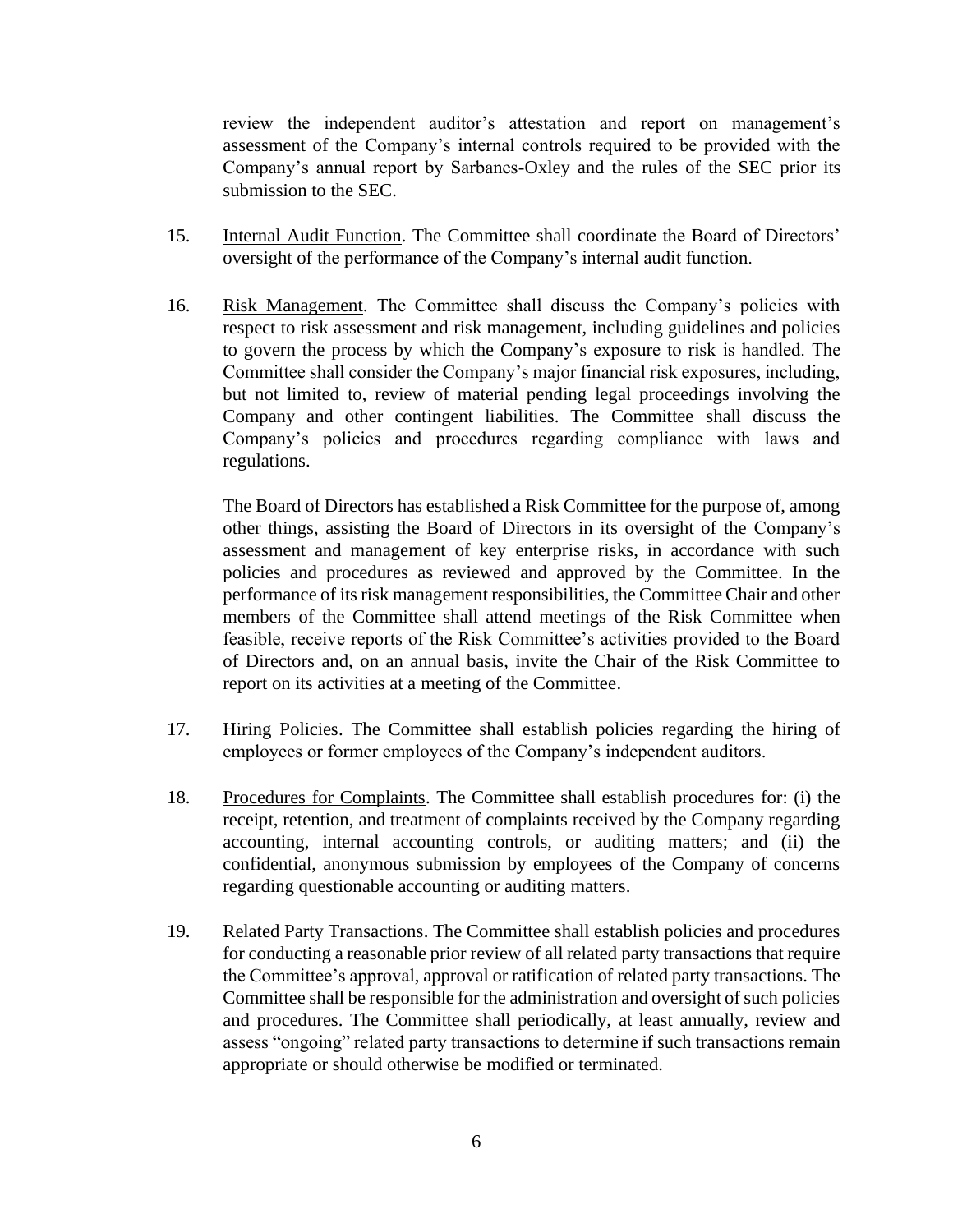20. Additional Powers. The Committee shall take such other actions and have such other duties as may be required by law, assigned by the Company's Bylaws or Corporate Governance Guidelines, or delegated from time to time by the Board of Directors.

### **Environmental, Social and Governance**

21. ESG Matters. With respect to environmental, social and governance matters, the Committee shall review and oversee our policies and practices regarding environmental and sustainability issues.

## **D. Procedures and Administration**

- 1. Meetings. The Committee shall meet as often as it deems necessary in order to perform its responsibilities. The Committee shall periodically meet separately with each of: (i) the independent auditor; (ii) Company management; and (iii) the Company's internal auditors. The Committee shall keep such records of its meetings as it shall deem appropriate.
- 2. Subcommittees. The Committee may form and delegate authority to one or more subcommittees (including a subcommittee consisting of a single member), as it deems appropriate from time to time under the circumstances. Any decision of a subcommittee to preapprove audit or non-audit services shall be presented to the full Committee at its next scheduled meeting.
- 3. Reports to the Board of Directors. The Committee shall report regularly to the Board of Directors. Such reports shall include, without limitation, any issues that arise with respect to the quality or integrity of the Company's financial statements, the Company's compliance with legal or regulatory requirements, the performance and independence of the Company's independent auditors, or the performance of the Company's internal audit function.
- 4. Charter. At least annually, the Committee shall review and reassess the adequacy of this Charter and recommend any proposed changes to the Board of Directors for approval.
- 5. Written Affirmation to NYSE. On an annual basis, no later than one month after the Company's Annual Meeting of Stockholders, and after each change in the composition of the Committee, the Committee shall direct the Company to prepare and provide to the NYSE such written confirmations regarding the membership and operation of the Committee as the NYSE rules require.
- 6. Other Independent Advisors. The Committee shall have the authority to engage such independent legal, accounting, and other advisors as it deems necessary or appropriate to carry out its responsibilities. Such independent advisors may be the